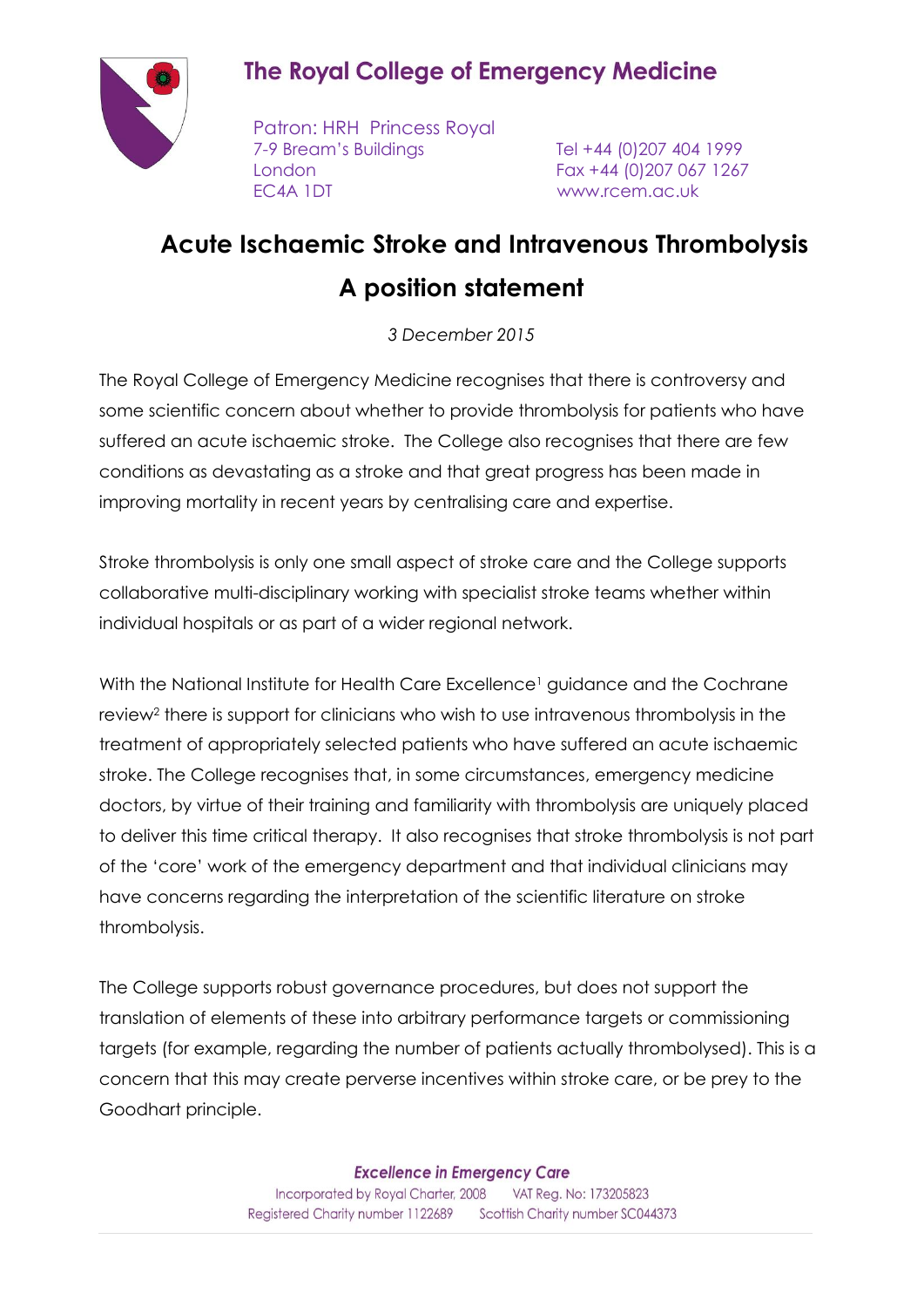The College recommends that where emergency medicine doctors are part of a team responsible for stoke thrombolysis decision making that they have undertaken appropriate training in the assessment of stroke patients as well as the delivery of the thrombolytic agent, management of any complications of stroke (and stroke therapy) and that they are part of a clinical governance structure (including regular clinical audit of patient outcomes and clear protocols in place for patient management).

The decision regarding stroke thrombolysis should be taken in conjunction with the patient, where possible, ensuring she/he is aware of both the benefits and potential harms of the therapy. In discussions with patients or their relatives it should be remembered that whilst alteplase significantly improves the outcome in stroke when delivered in a timely fashion it is also responsible for an increase in fatal intracranial bleeds in the first few days following thrombolysis. The recent MHRA Expert Working Group of the Commission on Human Medicines on alteplase4 in acute ischaemic stroke stated a positive benefit/risk ratio exists (as stated below). This statement provides useful information to convey the risks and benefits to a patient while consenting a patient for thrombolysis:

*'for every 100 patients treated with alteplase, while there is an early risk [in the first two days] of a fatal bleed in two patients, after three to six months, around ten more patients in every 100 are disability free when treated within 3.0 hours; in addition, five more patients in every 100 are disability free when treated between 3.0 hours and 4.5 hours after a stroke compared to those not treated with alteplase.'*

Where an integrated stroke thrombolysis service exists the College would encourage ED staff to involve other departments in coming to an agreement as to the wording of the consent process and the careful selection of those patients deemed less likely to suffer potential harm from this intervention. The College supports all patients with acute ischaemic stroke being considered for eligibility for thrombolytic therapy in acute ischaemic stroke.